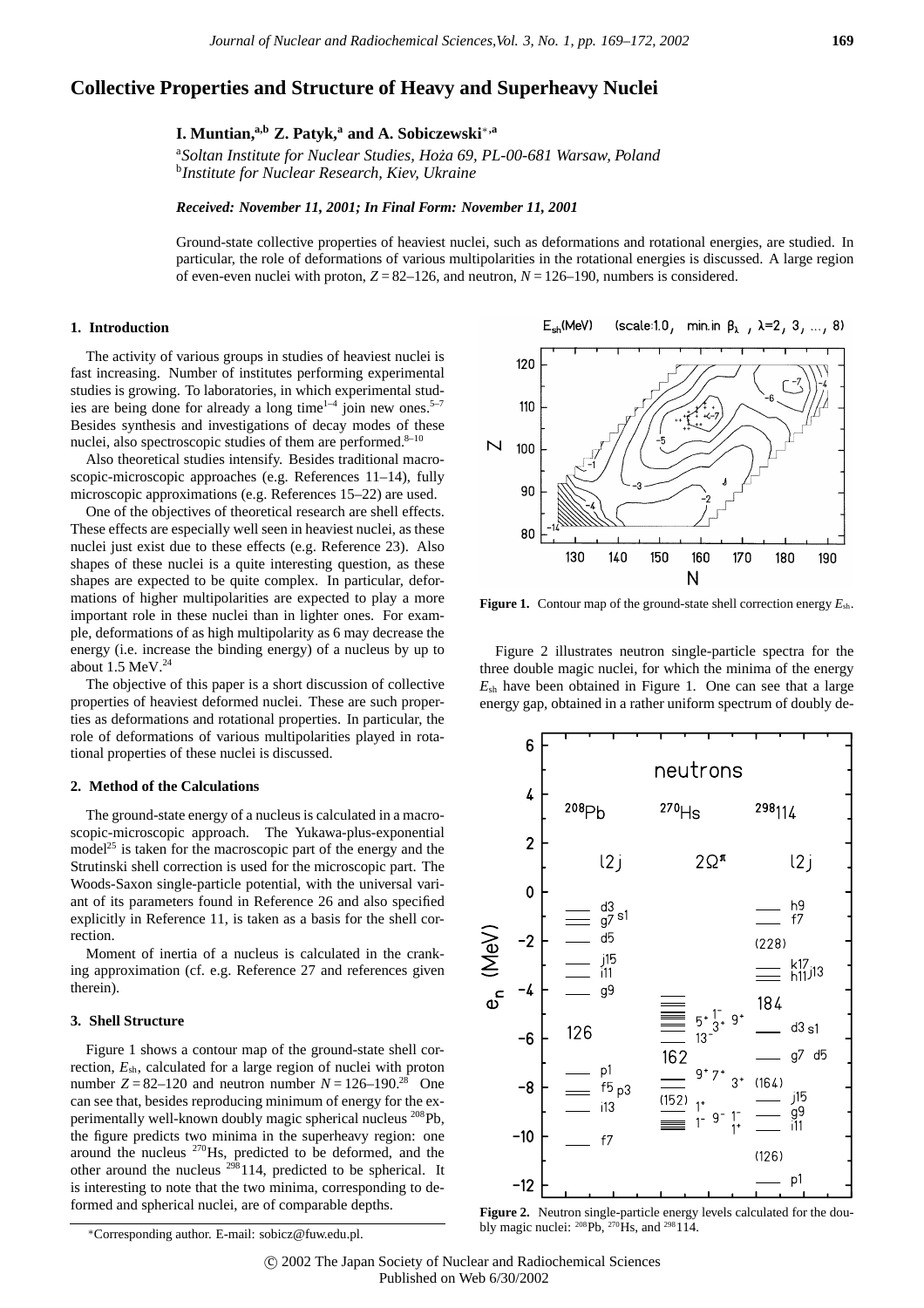

**Figure 3.** Contour maps of the equlibrium deformations  $\beta_{\lambda}^0$ ,  $\lambda = 2, 4, 6, 8$ , plotted as functions of proton *Z* and neutron *N* numbers.

generate neutron levels, at the neutron number  $N = 162$  (as well as a smaller gap at  $N = 152$ ), is a quite spectacular effect.

#### **4. Role of Deformations of Various Multipolarities**

The equilibrium deformation parameters  $\beta^0_\lambda$  of a nucleus are found by minimization of the potential energy *E* in the deformation space {βλ}. As also higher multipolarity components are found to be important for heaviest nuclei,<sup>29</sup> a large, 7-dimensional deformation space  $\{\beta_{\lambda}\}, \lambda = 2, 3, ..., 8$ , is taken in the analysis.

Figure 3 shows values of  $\beta_{\lambda}^0$ ,  $\lambda = 2, 4, 6, 8$ , obtained in such an analysis.<sup>30</sup> Here, only even-multipolarity components  $\beta_{\lambda}^0$  of deformation are shown, as the odd ones  $\beta_{\lambda}^0$ ,  $\lambda = 3, 5, 7$ , are obtained different from zero only for a very few nuclei in the considered region.

One can see in Figure 3 that most of the investigated nuclei are deformed. Only two, relatively small, regions of spherical nuclei appear: one (smaller) region of nuclei near to those with closed neutron shell at  $N = 126$ , and the other (larger) near to nuclei with closed neutron shell at  $N = 184$ . Relatively small effects of weaker proton spherical closed shells at *Z* = 82 and  $Z = 114$ , on shapes of nuclei, are also visible.

One can also see that the main, quadrupole, component of the deformation,  $\beta_2^0$ , is the biggest. It is large ( $\beta_2^0 \approx 0.24$ ) and about constant in a large part of the studied region and rapidly decreases as one moves to the boundaries of this region. The higher-multipolarity components change sign as one moves across the region. Although smaller than  $\beta_2^0$ , these components play a significant role, more significant than for lighter nuclei, as mentioned in the Introduction.

Here, we will illustrate this role in the calculated value of energy of the lowest 2+ state of an even-even nucleus. This state is expected to be of rotational nature. Measurement of this energy, for a nucleus in the region around the nucleus <sup>270</sup>Hs, may solve an important problem, if these nuclei are really deformed, as expected on the theoretical ground. The problem has been extensively discussed in Reference 27.

Figure 4 shows the energy  $E_{2+}$  calculated for a large region

of even-even heaviest nuclei. One can see that the lowest values of  $E_{2+}$  are in the range of 40–55 keV. They are obtained for nuclei with closed neutron shells at *N* = 152 and 162. When one moves, however, with *N* off the closed shells, values of  $E_{2+}$  fast increase.

It is interesting to learn the dependence of  $E_{2+}$  on the dimension  $\lambda_{\text{max}}$  of the deformation space, with the use of which the energy *E*2<sup>+</sup> is calculated. Figure 5 shows this dependence for four heavy nuclei:  $^{252}$ No,  $^{254}$ No,  $^{266}$ Sg, and  $^{270}$ Hs. One can see that, for the nucleus  $^{254}$ No, the inclusion of the hexadecapole component  $β<sub>4</sub>$  of deformation to the analysis has almost no effect on  $E_{2+}$ , while the inclusion of deformation of so high multipolarity as 6,  $\beta_6$ , is very important. It decreases  $E_{2+}$  by about 20%.

For <sup>270</sup>Hs, however, the hexadecapole deformation  $\beta_4$  is crucial. Its inclusion decreases  $E_{2+}$  by more than 30%. Example of  $2^{66}$ Sg shows that also  $\beta_8$  may have a significant influence on  $E_{2+}$ . Figure 5 tells us how important is the role of deformations of various multipolarities for *E*2<sup>+</sup>, and how fast it changes when one moves from one nucleus to another. Thus, although indirectly, measurement of  $E_{2+}$  may tell us quite much about the (complex) shape of a very heavy nucleus.



**Figure 4.** Dependence of the energy  $E_{2+}$  on neutron number *N*, calculated for elements with proton number  $Z = 102-112$ . For each element, values of considered *N* are specified below the value of *Z*.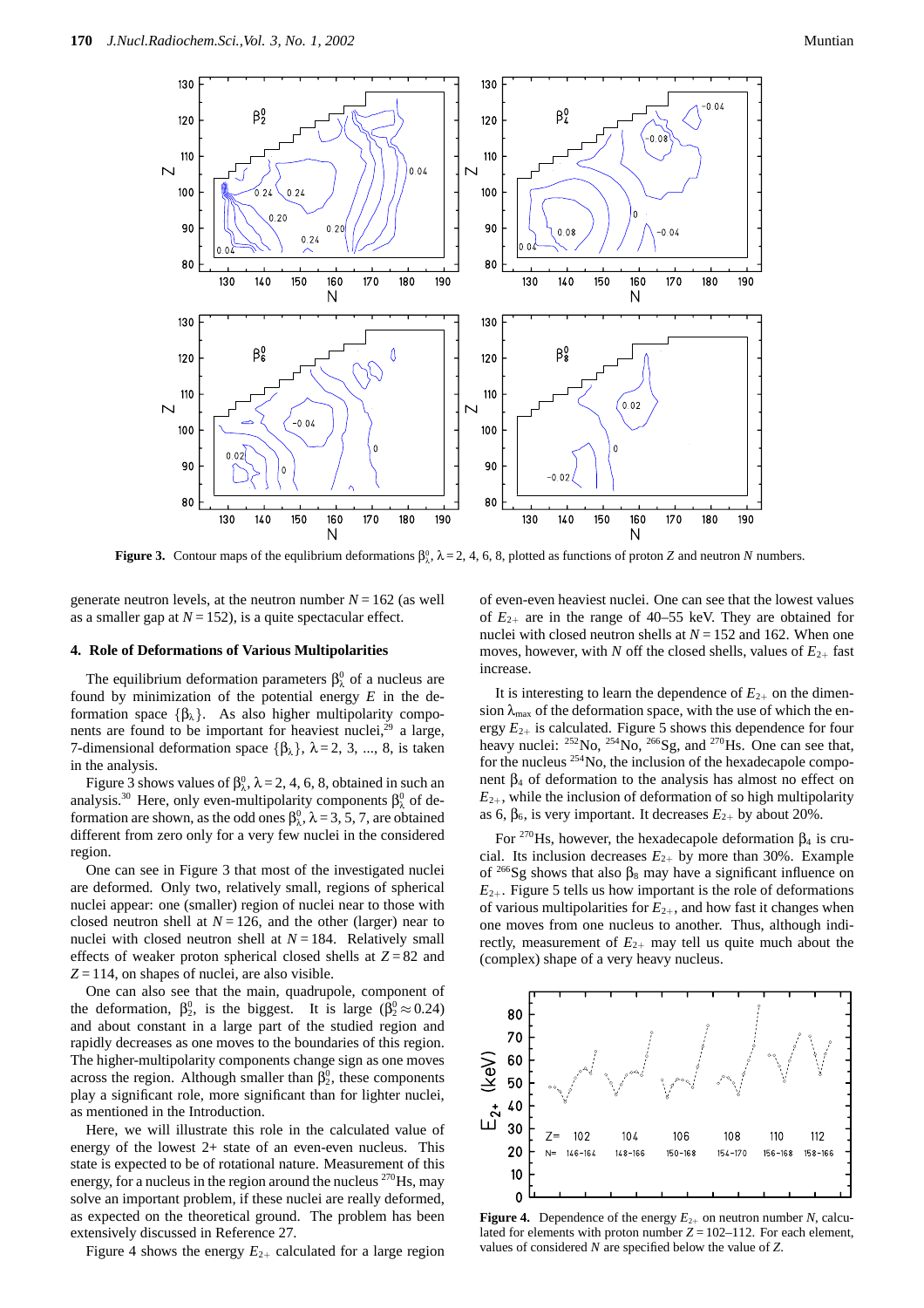

**Figure 5.** Dependence of energy  $E_{2+}$  on the dimension  $\lambda_{\text{max}}$  of deformation space used in the calculation of this energy.

**Acknowledgements.** The authors would like to acknowledge a support by the Polish State Committee for Scientific Research (KBN), Grant No. 2 P03B 117 15.

## **References**

- (1) S. Hofmann, Rep. Prog. Phys. **61**, 639 (1998); Acta Phys. Pol. B **30**, 621 (1999).
- (2) Yu. Ts. Oganessian, Yad. Fiz. **63**, 1391 (2000); Phys. At. Nucl. **63**, 1315 (2000).
- (3) S. Hofmann and G. M¨unzenberg, Rev. Mod. Phys. **72**, 733 (2000).
- (4) K. E. Gregorich, *The 2nd International Symposium on Advanced Science Research — Advances in Heavy Element Research, Tokai, Japan, Nov. 13–15, 2001*.
- (5) C. Stodel, N. Alamanos, N. Amar, J. C. Angélique, R. Anne, G. Auger, J. M. Casandjian, R. Dayras, A. Drouart, J. M. Fontbonne, A. Gillibert, S. Grévy, D. Guerreau, F. Hanappe, R. Hue, A. S. Lalleman, N. Lecesne, T. Legou, M. Lewitowicz, R. Lichtenthäler, E. Liénard, L. Maunoury, W. Mittig, N. Orr, J. Péter, E. Plagnol, G. Politi, M. G. Saint-Laurent, J. C. Steckmeyer, J. Tillier, R. de Tourreil, A. C. C. Villari, J. P. Wieleczko, and A. Wieloch, *Proceedings of the Tours Symposium on Nuclear Physics IV, Tours, France, 2000*, edited by M. Arnould, M. Lewitowicz, Yu. Ts. Oganessian, H. Akimune, M. Ohta, H. Utsunomiya, T. Wada, and T. Yamagata, AIP Conf. Proc. **561** (AIP, New York, 2001), p. 344.
- (6) K. Morita, *The 2nd International Symposium on Advanced Science Research — Advances in Heavy Element Research, Tokai, Japan, Nov. 13–15, 2001*.
- (7) I. Tanihata, *The 2nd International Symposium on Advanced Science Research — Advances in Heavy Element Research, Tokai, Japan, Nov. 13–15, 2001*.
- (8) P. Reiter, T. L. Khoo, C. J. Lister, D. Seweryniak, I. Ahmad, M. Alcorta, M. P. Carpenter, J. A. Cizewski, C. N. Davids, G. Gervais, J. P. Greene, W. F. Henning, R. V. F. Janssens, T. Lauritsen, S. Siem, A. A. Sonzogni, D. Sullivan, J. Uusitalo, I. Wiedenhöver, N. Amzal, P. A. Butler, A. J. Chewter, K. Y. Ding, N. Fotiades, J. D. Fox, P. T. Greenlees, R.-D. Herzberg, G. D. Jones, W. Korten, M. Leino, and K. Vetter, Phys. Rev. Lett. **82**, 509 (1999).
- (9) M. Leino, H. Kankaanpää, R.-D. Herzberg, A. J. Chewter, F. P. Heßberger, Y. Le Coz, F. Becker, P. A. Butler, J. F.

C. Cocks, O. Dorvaux, K. Eskola, J. Gerl, P. T. Greenlees, K. Helariutta, M. Houry, G. D. Jones, P. Jones, R. Julin, S. Juutinen, H. Kettunen, T. L. Khoo, A. Kleinböhl, W. Korten, P. Kuusiniemi, R. Lucas, M. Muikku, P. Nieminen, R. D. Page, P. Rahkila, P. Reiter, A. Savelius, Ch. Schlegel, Ch. Theisen, W. H. Trzaska, and H.-J. Wollersheim, Eur. Phys. J. A **6**, 63 (1999).

- (10) I. Ahmad, J. Nucl. Radiochem. Sci. **3**, 179 (2002).
- (11) Z. Patyk and A. Sobiczewski, Nucl. Phys. A **533**, 132 (1991).
- $(12)$  P. Möller, J. R. Nix, W. D. Myers, and W. J. Świątecki, At. Data Nucl. Data Tables **59**, 185 (1995).
- (13) R. Smolańczuk, J. Skalski, and A. Sobiczewski, Phys. Rev. C **52**, 1871 (1995).
- (14) R. R. Chasman and I. Ahmad, Phys. Lett. B **392**, 255 (1997).
- (15) J. F. Berger, L. Bitaud, J. Decharge, M. Girod, and S. Peru-Desenfants, *Proceedings of the 24th International Workshop: Extremes of Nuclear Stucture, Hirschegg, Austria,* 1996, edited by H. Feldmeier, J. Knoll, and W. Nörenberg (GSI, Darmstadt, 1996), p. 43.
- (16) S. Cwiok, J. Dobaczewski, P.-H. Heenen, P. Magierski, and ´ W. Nazarewicz, Nucl. Phys. A **611**, 211 (1996).
- (17) G. A. Lalazissis, M. M. Sharma, P. Ring, and Y. K. Gambhir, Nucl. Phys. A **608**, 202 (1996).
- (18) K. Rutz, M. Bender, T. Bürvenich, T. Schilling, P.-G. Reinhard, J. A. Maruhn, and W. Greiner, Phys. Rev. C **56**, 238 (1997).
- (19) W. Greiner, J. Nucl. Radiochem. Sci. **3**, 159 (2002).
- (20) T. Bürvenich, D. G. Madland, J. A. Maruhn, and P.-G. Reinhard, J. Nucl. Radiochem. Sci. **3**, 191 (2002).
- (21) Zhongzhou Ren, J. Nucl. Radiochem. Sci. **3**, 195 (2002).
- (22) M. Bender, W. Nazarewicz, and P.-G. Reinhard, Phys. Lett. B **515**, 42 (2001).
- (23) Z. Patyk, A. Sobiczewski, P. Armbruster, and K.-H. Schmidt, Nucl. Phys. A **491**, 267 (1989).
- (24) Z. Patyk, R. Smolańczuk, and A. Sobiczewski, Nucl. Phys. A **626**, 337c (1997).
- (25) H. J. Krappe, J. R. Nix, and A. J. Sierk, Phys. Rev. C **20**, 992 (1979).
- (26) S. Cwiok, J. Dudek, W. Nazarewicz, J. Skalski, and T. ´ Werner, Comput. Phys. Commun. **46**, 379 (1987).
- (27) A. Sobiczewski, I. Muntian, and Z. Patyk, Phys. Rev. C **63**,